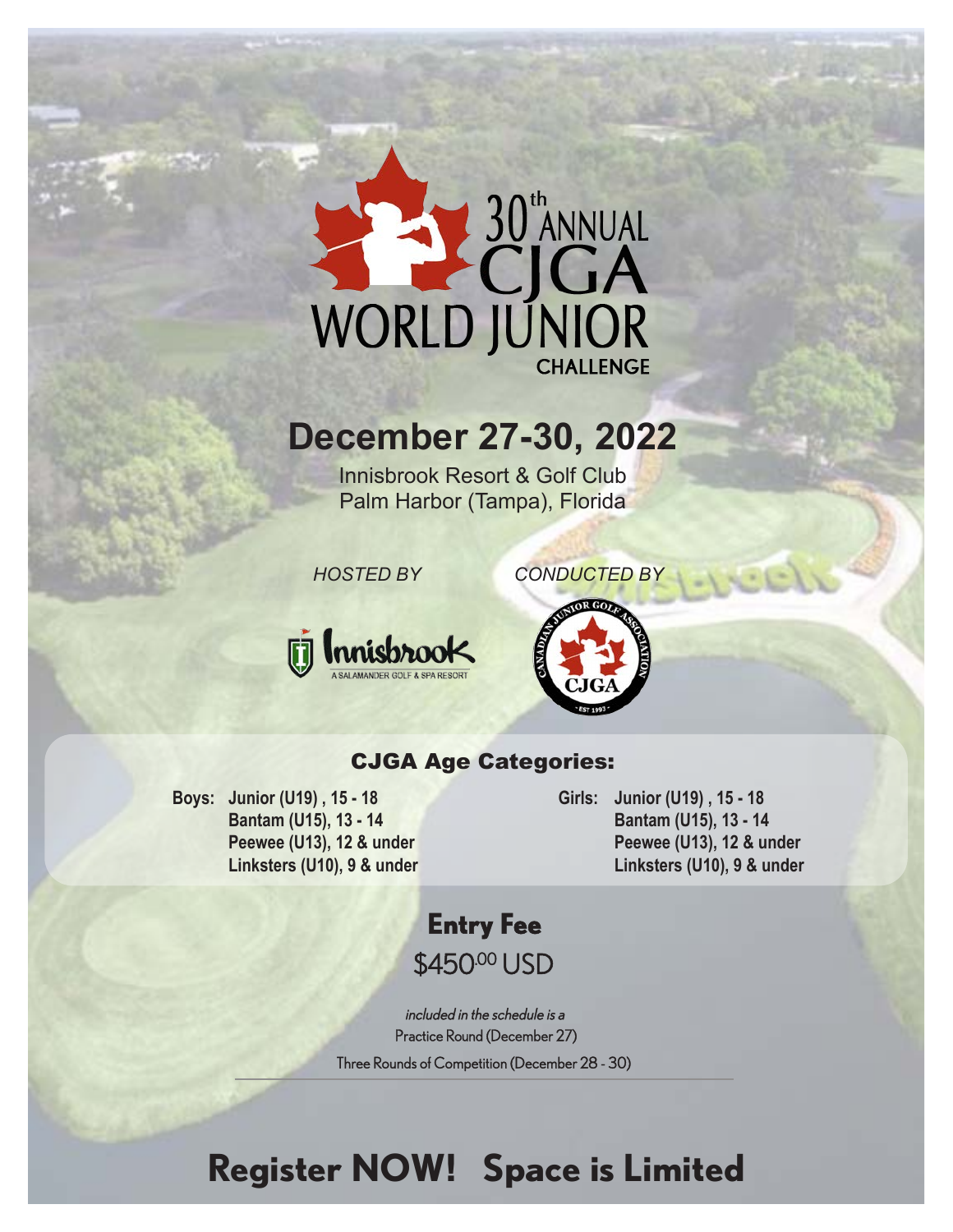The CJGA World Junior Challenge, now in its 30<sup>th</sup> year, is one of the marquee events conducted by the Canadian Junior Golf Association.

Since the inaugural tee off in 1993, the CJGA World Junior Challenge has seen thousands of Junior golfers, representing over 30 countries, pitted against one another in a friendly, yet competitive environment held at some of Florida's most prolific golf courses.

This highly recognized event, held during the winter holiday season, December 27-30, offers junior golfers the opportunity to compete in an internationally ranked tournament while experiencing the culture of Florida golf and bonding with junior golfers from around the World.

#### **Individual Stroke Play Championship**

The CJGA World Junior Challenge is an individual stroke play event. Juniors will compete in their respective age divisions for individual honors. Individual Entry fee is \$450.00 USD.

#### **Tournament Registration**

The CJGA World Junior Challenge is an open championship available to all juniors, 24 and under (24 as of August 1, 2022). CJGA membership is not required. Juniors can register online or by calling the CJGA office.

#### For more information email

tyler.torrieri@cjga.com Phone: 647-812-8522 Toll Free: 1-800-598-CJGA (2542)

(toll free Canada/USA Only)

Confirmation of registration will be sent by email or by calling the CJGA office for registration. All applications are accepted on a first come first serve basis.

Once an application has been received and entry has been accepted, there are **NO REFUNDS**.

#### **Event Rankings**  CJGA Junior Division

- CJGA Tier 1 National OOM
- w CN Future Links (Golf Canada) OOM
- AJGA Performance Based Entry (PBE)
- $\bullet$  Golfweek
- World Amateur Golf Ranking (WAGR)
- Junior Golf Scoreboard

For further information, please contact the CJGA directly at **1-800-598-(CJGA) 2542** and speak to Tyler Torrieri, or email Tyler at tyler.torrieri@cjga.com.

| <b>SCHEDULE OF EVENTS</b>                                                                                         |                                                                                                                                   |  |                                                                                                                                                                           |                                                                    |  |                               |  |  |  |
|-------------------------------------------------------------------------------------------------------------------|-----------------------------------------------------------------------------------------------------------------------------------|--|---------------------------------------------------------------------------------------------------------------------------------------------------------------------------|--------------------------------------------------------------------|--|-------------------------------|--|--|--|
| Date                                                                                                              | Event                                                                                                                             |  |                                                                                                                                                                           | Course/Place<br>Time <sup>*</sup>                                  |  |                               |  |  |  |
| 27 <sub>th</sub>                                                                                                  | <b>Practice Round</b><br>Junior Boys/Junior Girls (U19)<br>Junior Boys/Girls (U15, U13, U10)                                      |  |                                                                                                                                                                           | 8:00 AM Shotgun<br>8:00 AM Shotgun                                 |  | <b>Island</b><br><b>North</b> |  |  |  |
| * All Participants<br><b>Mandatory</b> Player Meeting, Registration<br>Welcome Reception to follow Player Meeting |                                                                                                                                   |  | 5:00 PM to 6:00PM<br>Edinburgh Hall<br>*Please note that given Covid, this may be cancelled.<br>Registration will take place on sign in on the first day of<br>competiton |                                                                    |  |                               |  |  |  |
| 28 <sub>th</sub>                                                                                                  | Round 1 Junior Boys/Junior Girls (U19)<br>Round 1 Junior Boys/Girls (U15, U13, U10)                                               |  |                                                                                                                                                                           | 8:00AM - 10:30PM 1st/10th Tee<br>8:00 AM - 10:30 PM 1st/10th Tee   |  | Copperhead<br><b>North</b>    |  |  |  |
| 29 <sub>th</sub>                                                                                                  | Round 2 Junior Boys/Junior Girls (U19)<br>Round 2 Junior Boys/Girls (U15, U13, U10)                                               |  |                                                                                                                                                                           | 8:00 AM - 10:30 PM 1st/10th Tee<br>8:00 AM - 10:30 PM 1st/10th Tee |  | <b>Island</b><br>North        |  |  |  |
| 30th                                                                                                              | Final Round Junior Boys/Junior Girls (U19)<br>Final Round Junior Boys/Girls (U15, U13, U10)                                       |  |                                                                                                                                                                           | 8:00AM - 10:30PM 1st/10th Tee<br>8:00 AM - 10:30 PM 1st/10th Tee   |  | Copperhead<br><b>North</b>    |  |  |  |
|                                                                                                                   | <b>Awards Presentation</b><br>* Time may change given weather or numbers of contestants. All players will notified if any change. |  | 4:00PM                                                                                                                                                                    | Copperhead<br>Scoreboard                                           |  |                               |  |  |  |
|                                                                                                                   | @ciga                                                                                                                             |  | qa.com                                                                                                                                                                    |                                                                    |  | ciga.ca/                      |  |  |  |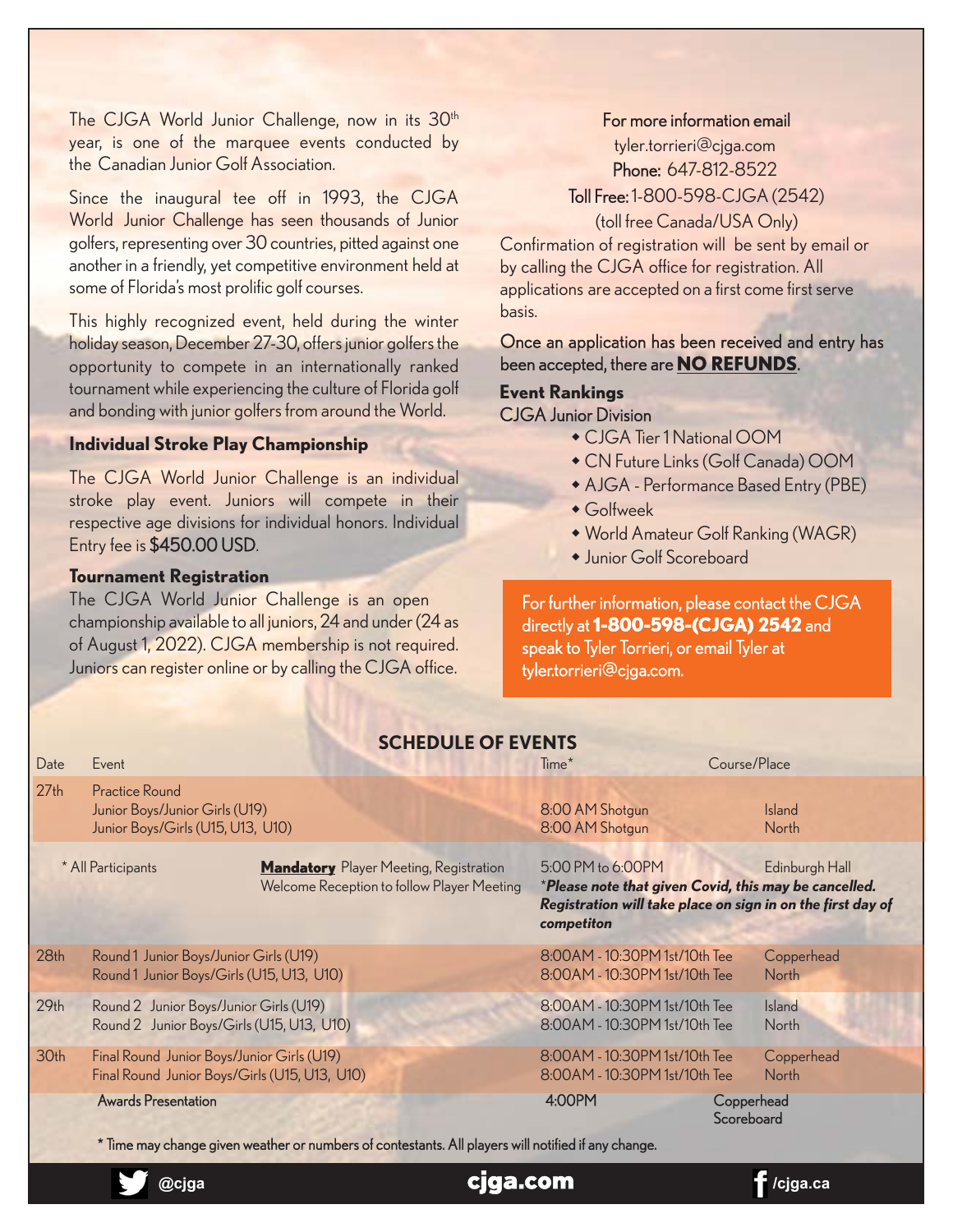#### Once you get to the Innisbrook Resort and Golf Club in Tampa Bay, you'll never want to leave…

That's because everything is here at this 1,100-acre resort: superlative golf on four different courses; fine dining in a host of restaurants; tennis on 11 beautifully maintained courts; six swimming pools including the multimillion dollar Loch Ness Monster Pool; a complete children's recreation center; and 60 acres of lakes, jogging and cycling trails. Innisbrook is within five miles of the gulf beaches of Tarpon Springs, and within 25 miles of downtown Tampa and downtown St. Petersburg. The Innisbrook Resort and Golf Club is conveniently located close to the Tampa International Airport, served by a host of airlines.

Innisbrook is home to 4 great courses - The Copperhead, the Island Course, the North and South Course.

How to Book Accommodations: All participants of the CJGA World Junior Challenge are recommended to book their accommodations directly through Innisbrook Resort and Golf Club's Reservation Dept. at 1-800-456-2000 and reference the CJGA.

Parents/Contestants should note that they may make a holiday of this stay. Rates will be honoured 6 days prior to the event and 6 days after the event. In order to receive the CJGA Special Rate you must mention that you are a part of the Canadian Junior Golf Association.

#### Deluxe Guest Room: \$183.00 USD per room/night\*\*

Graciously appointed room featuring two queen beds & seating area.

#### Executive Suites: \$207.00 USD per room/night\*\*

800 sq. ft. suites featuring one king or two queen beds, a comfortable parlor & full kitchen.

#### One Bedroom Suite: \$233.50 USD per room/night\*\*

980 sq. ft. spacious quarters with separate bedroom and living room. Features either two twin beds or one king or queen bed, a built-in bar, full kitchen and private balcony or patio. also available in most units.

#### Two Bedroom Suites: \$342.00 USD per room/night\*\*

1,900 spacious sq. ft. Including two bedrooms, two full baths, a living room, built-in bar, full kitchen and patio or balcony, which can comfortably accommodate up to four people. Master bedroom is available with one king or one queen bed a second bedroom provides two queens and affords maximum privacy with a separate entrance.

All rooms and suites feature amenities including new flat panel TVs, complimentary high-speed internet and up to four multi-line telephones with data port and voice mail.

For full description please visit [www.innisbrookgolfresort.com](http://www.innisbrookgolfresort.com) 

\*\*Please note also that there is a 13% Florida Tax that is applicable and a \$24.00 per night per room Resort Fee.

Innisbrook offers a complete array of services to their guests. Each guest suite offers a Directory of Services with details on what our resort offers.



#### WJC TOURNAMENT POLICIES & PROCEDURES

For complete tournament policies and procedures please visit www.cjga.com

Tournament Field: The CJGA World Junior Challenge is an Open Championship available to all players. Since 1993, over 30 countries from around the world have been represented at the CJGA World Junior Challenge.

Practice Rounds: Juniors and parents that are staying at the resort are welcome to play all the resort courses. Practice rounds should be booked directly with the Innisbrook Resort by calling 1-800-456-2000 and ask to be transferred to the Pro Shop. In order to receive the CJGA Special Rate you must mention that you are a part of the Canadian Junior Golf Association. Discounted tee-times\* will be available all contestants and parents/siblings/guardians.\*

\* Rates are in US dollars and are inclusive of 7% tax.

\*Rates include range balls prior to play only. Additional range balls can be purchased for an additional fee of \$10.00 per bucket. In addition these rates are available only during tournament rounds (December 27-30, 2022), pre and post rounds will be available for- Island: \$50.00 juniors; \$90.00 parents; North and South courses: \$35.00 Linksters; \$75.00 parents, Copperhead: \$65.00 juniors; \$130.00 parents, pricing is per round/plus tax and reseived for guests staying at lnnisbrook. Pre and post rounds for guests not staying on property- Island: \$60.00 juniors; \$125.00 parents; North and South courses: \$45.00 Linksters; \$90.00 parents, Copperhead: \$75.00juniors; \$180.00 parents, pricing is per round/plus tax.

Tournament Tee Times: It is the responsibility of the participant to be aware of their tee time. Tee times will be available 72 hours prior to the first round on the CJGA website at [cjga.com](http://cjga.com) or by calling the course proshops. Tee times will also be emailed to players.

Caddies: Caddies are prohibited. Please visit [cjga.com](http://cjga.com) for further details.

Distance Measuring Devices: Distance Measuring Devices are allowed.

Pull Carts: Please note that pull carts are allowed in the competiton however pull carts are not available for rent at Innisbrook Resort.

Parents/Spectators: Parents and spectators are welcome to attend the event and are encouraged to follow the participants during the competition rounds. Spectator carts are only available to those who require one and have a medical certificate. The CJGA Spectator Policy will be strictly enforced.

Tournament Yardages: Tournament yardage and tee decks will vary between the Copperhead/Island Courses and the North Course. Check the CJGA website (cjga.com) for approximate yardages. Tee decks will be marked 4 days prior to the competition.